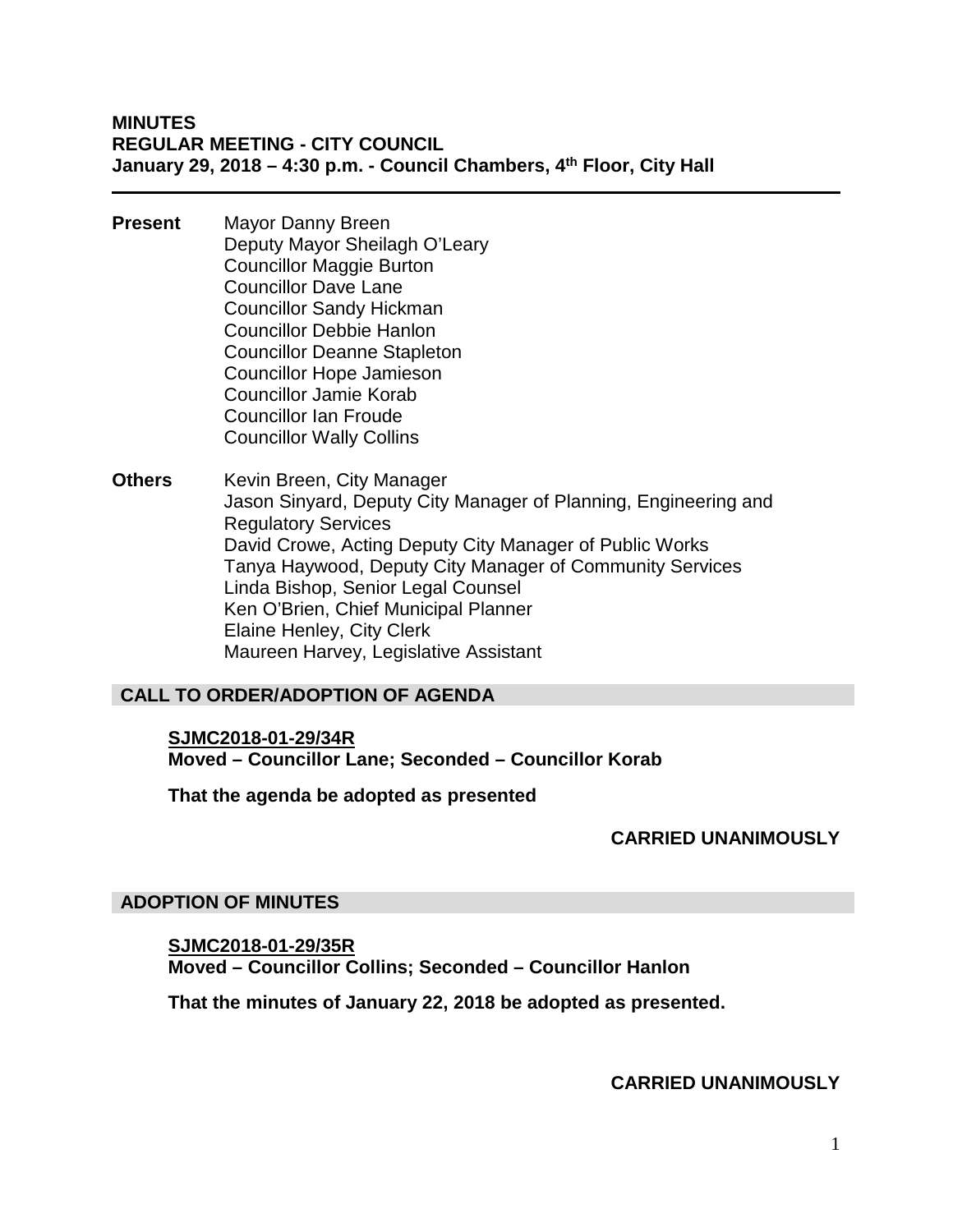## **NOTICES PUBLISHED**

#### **a. A Discretionary Use application has been submitted requesting permission occupy a portion of 57 Viscount Street as a Home Occupation to create custom handmade furniture**.

The proposed business involves the creation of furniture using mainly hand tools and one band saw. All items will be sold off site with no customers to visit the site. The business will occupy a floor area of approximately 12.4 m2 in the basement and will operate from 8:30 a.m. – 5:30 p.m. The applicant is the sole employee. One submission received.

#### **SJMC2018-01-29/36R Moved – Councillor Burton; Seconded – Councillor Lane**

**That approval be given to the application to occupy a portion of 57 Viscount Street as a Home Occupation to create custom handmade furniture.**

## **CARRIED UNANIMOUSLY**

#### **COMMITTEE REPORTS**

Development Committee Report – January 23, 2018

• **Crown Land Grant for extension of Private Property CRW1700031 146 B Main Road**

**SJMC2018-01-29/37R Moved – Councillor Burton; Seconded – Councillor Collins**

**That the Crown Land Grant Application for extension of private property at 146B Main Road be approved as recommended.**

## **CARRIED UNANIMOUSLY**

Special Events Advisory Committee Report – January 17, 2018

• **Hypothermic Half Marathon February 4, 2018 Road Race**

**ST. JOHN'S**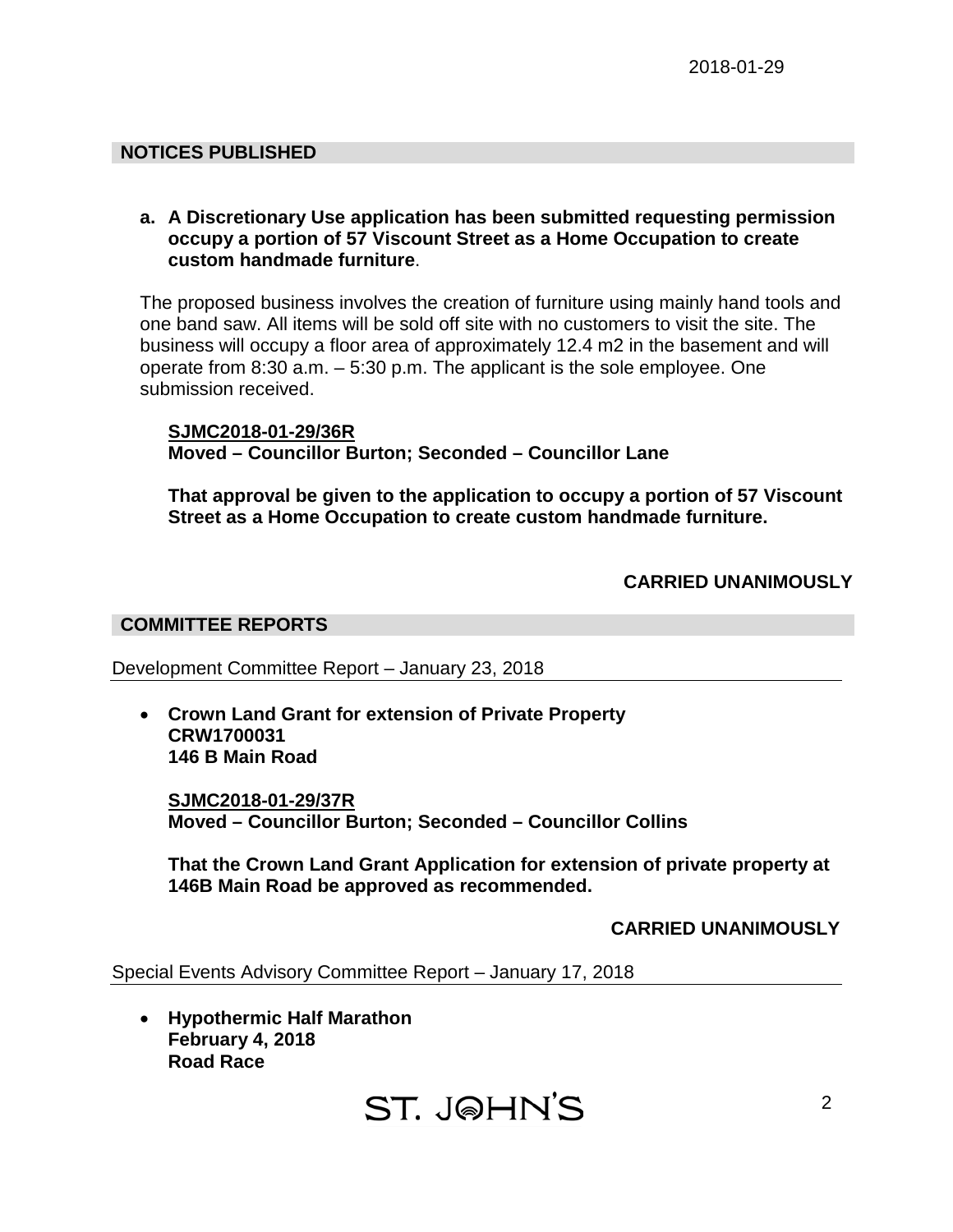**SJMC2018-01-29/38R Moved – Councillor Korab; Seconded – Deputy Mayor O'Leary**

**That approval be given to the Hypothermic Half Marathon on February 4, 2018 and associated road closures**

**CARRIED UNANIMOUSLY**

**Committee of the Whole Report – January 17, 2018**

Finance & Administration – Councillor Lane

**Decision Note dated January 10, 2018 re: Electronic Surveillance Policy**

**SJMC2018-01-29/39R Moved – Councillor Lane; Seconded – Councillor Hickman**

**That Council replace Policy 05-01-15 – Video Camera Monitoring, Recording and Retention Policy with the Electronic Surveillance Policy as presented.**

**CARRIED UNANIMOUSLY**

Public Works & Sustainability – Councillor Froude

**Decision Note dated January 9, 2018 re: Airport Heights Community Centre**

**SJMC2018-01-29/40R Moved – Councillor Froude; Seconded – Deputy Mayor O'Leary**

**That approval be given to proceed with demolition of the Airport Heights Community Centre for reasons of safety.**

**CARRIED UNANIMOUSLY**

Governance & Strategic Priorities – Mayor Breen

**Decision Note dated January 10, 2018 re: Youth Representation - Council**

**SJMC2018-01-29/41R Moved - Deputy Mayor O'Leary; Seconded Councillor Stapleton**

# ST. JOHN'S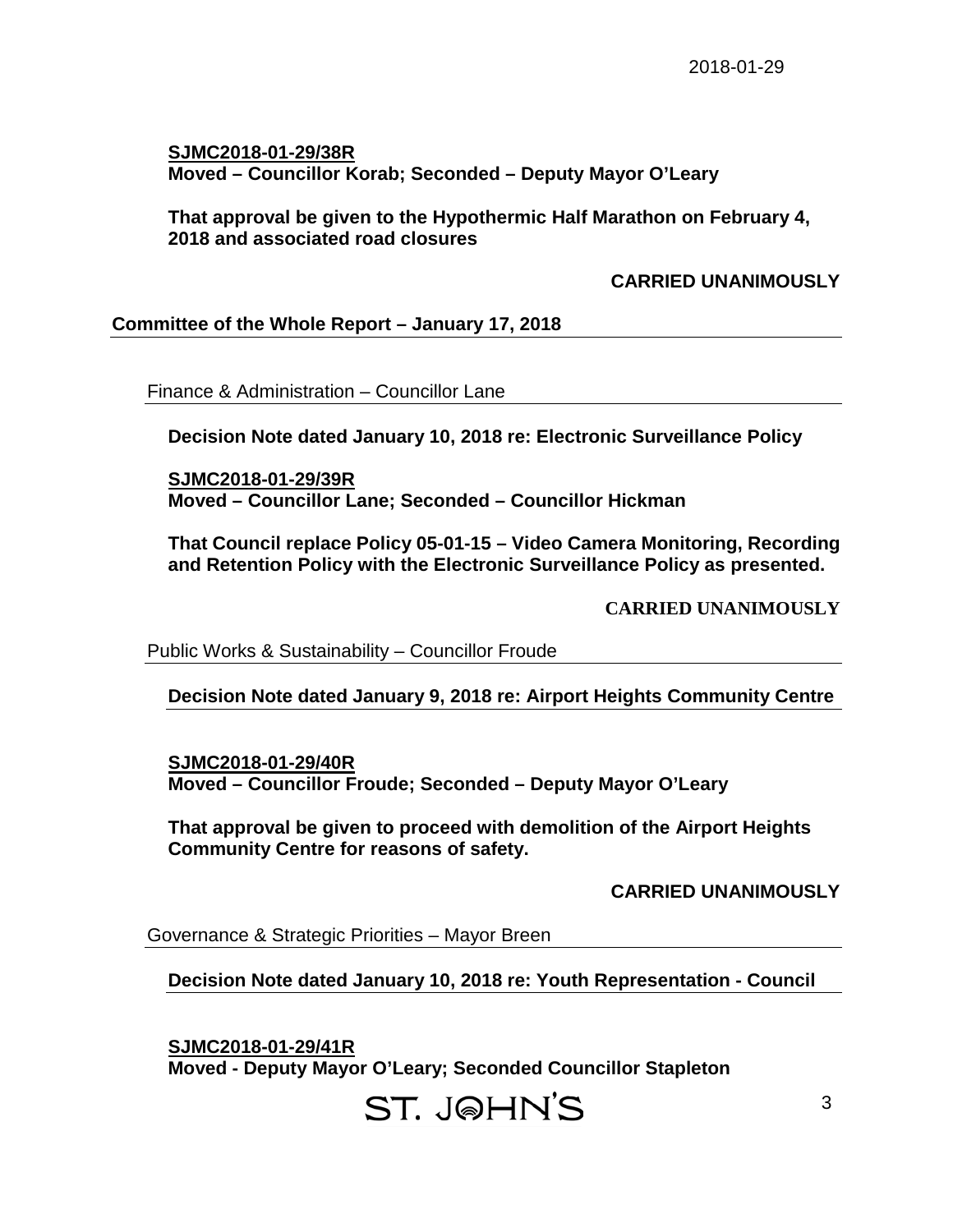**Staff be directed to prepare a report including best practices with recommendations that will allow Council to invoke section 5.01 of the City of St. John's Act by having a Youth Representative appointed to sit with Council, and;**

**Further that the Mayor's Advisory Committee on Youth be asked to consider same and provide a recommendation to Council.**

## **CARRIED UNANIMOUSLY**

Planning & Development – Councillor Burton

**Decision Note dated January 9, 2018 re:Text Amendment to the Rural (R)Zone for development of a Pipe Storage Yard – 650 Fowler's Road**

**SJMC2018-01-29/42R**

**Moved – Councillor Burton; Seconded – Councillor Hickman**

**It is recommended that Council consider a proposed text amendment to the Rural (R) Zone, adding Pipe Storage Yard as a Discretionary Use. It is also recommended that Council consider the Discretionary Use of a Pipe Storage Yard at 650 Fowlers Road. Staff recommend that the application be referred to a Public Meeting chaired by a member of Council. Following the public meeting, the application would be referred to a regular meeting of Council for consideration. At a later date, a Public Hearing chaired by an independent commissioner would be required.**

#### **CARRIED UNANIMOUSLY**

**Decision Note dated January 9, 2018 re: 23 King's Bridge Road Heritage Designation and Proposed Heritage Use (Office)**

**SJMC2018-01-29/43R Moved – Councillor Hanlon; Seconded – Councillor Lane**

**That Council designate 23 King's Bridge Road as a Heritage Building by directing the Legal Department to undertake a Designation By-law for Council's consideration**

**CARRIED UNINANIMOUSLY**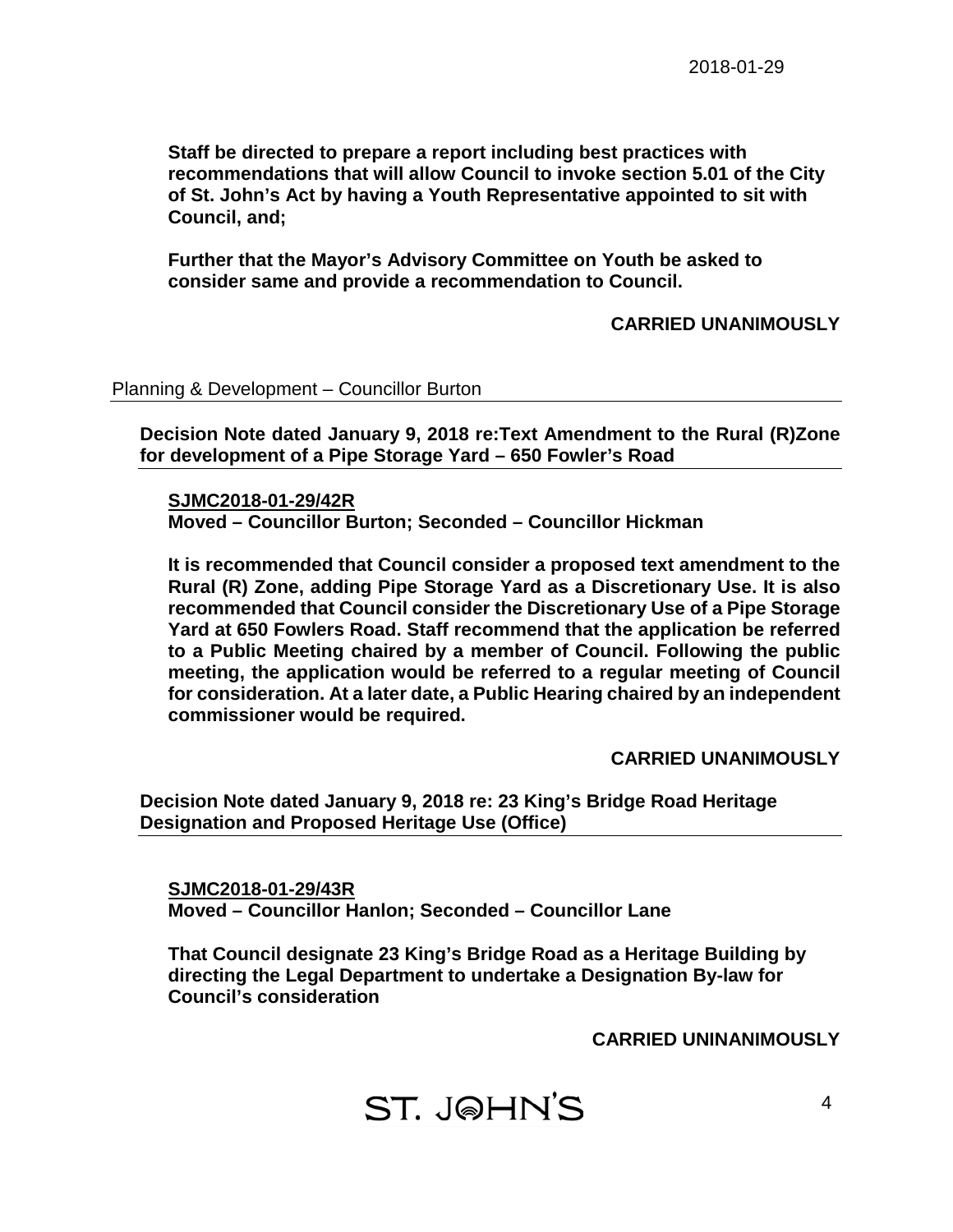# **DEVELOPMENT PERMITS LIST**

*Link to List*

Council considered as information, the above noted for the period of January 18, 2018 to January 24, 2018.

#### **BUILDING PERMITS LIST**

*Link to List*

Council considered, for approval, the above noted for the period of January 18, 2018 to January 24, 2018.

#### **SJMC2018-01-29/44R**

**Moved – Councillor Hanlon; Seconded – Councillor Jamieson**

**That the building permits list dated January 18, 2018 to January 24, 2018 be adopted as presented.**

**CARRIED UNANIMOUSLY**

## **REQUISITIONS, PAYROLLS AND ACCOUNTS**

*Link to Memo*

Council considered the requisitions, payrolls and accounts for the week ending January 25, 2018.

**SJMC2018-01-29/45R Moved – Councillor Hanlon; Seconded – Councillor Jamieson**

**That the requisitions, payrolls and accounts for the week ending January 25, 2018 be approved as presented in the amount of \$6,707,294.84**

# **CARRIED UNANIMOUSLY**

## **TENDERS/RFPS**

**Council Approval for Tender 2017245 – Maintenance Building Upgrade at Bay Bulls Big Pond Water Treatment Plant**

Council considered the above noted.

## **SJMC2018-01-29/46R Moved – Councillor Froude; Seconded – Councillor Jamieson**

**That Council award Tender 2017245 for the upgrade of the Maintenance Building at the Bay Bulls Big Pond Water Treatment Facility to Redwood**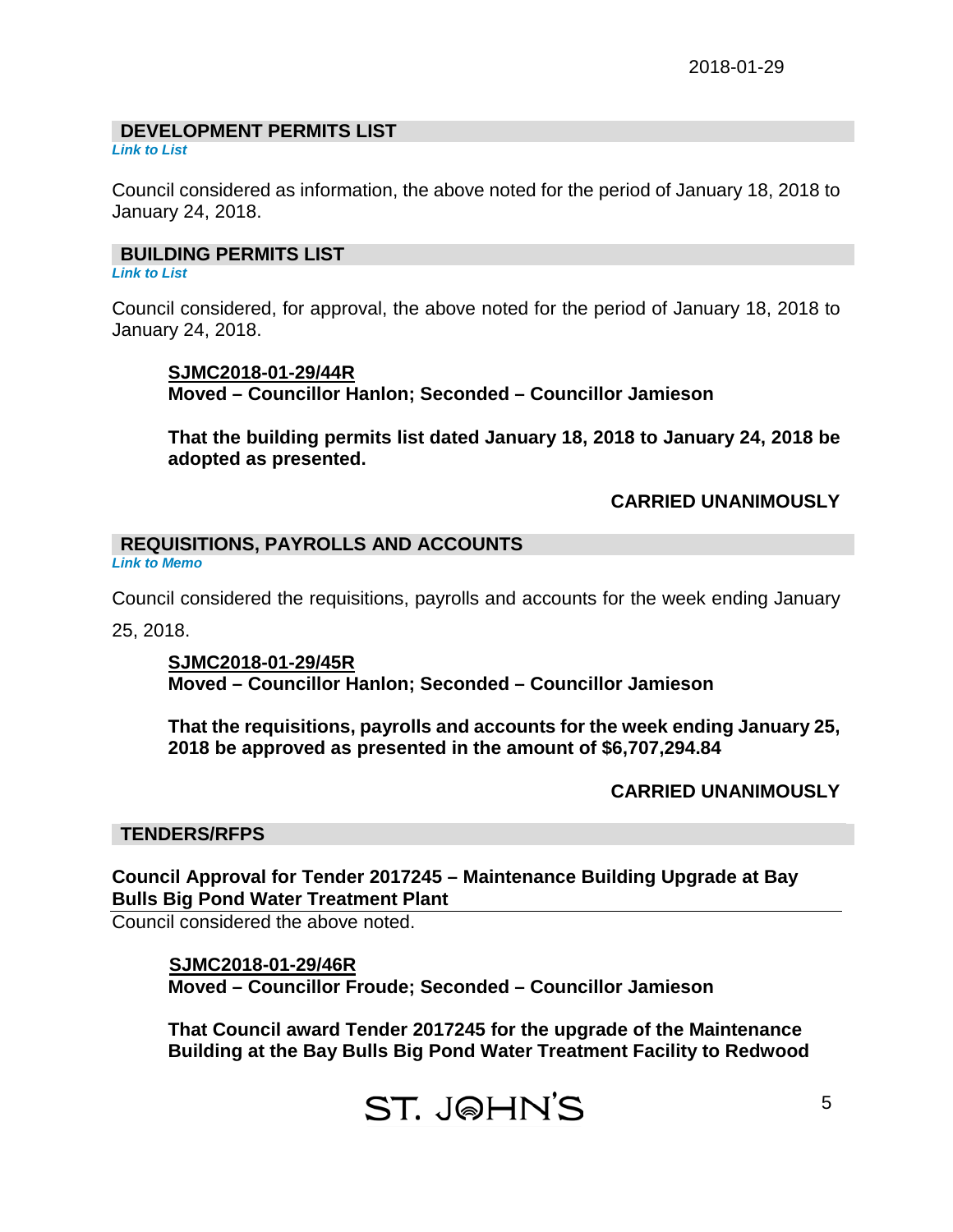**Construction Limited in in the amount of \$421,882.10 per year, as per the Public Tendering Act. Taxes are included with submitted bid.**

**CARRIED UNANIMOUSLY**

**Council Approval for Tender 2017248 – Painting Services**

**Deferred pending clarification from staff.** 

#### **Council Approval for Tender 2018008 – Labrie Parts**

 **SJMC2018-01-29/47R**

**Moved – Councillor Froude; Seconded – Councillor Jamieson**

**That Council award Tender 2018008 for the supply of Labrie Parts as follows as per the Public Tendering Act as follows:** 

| <b>Saunders Equipment</b>  | \$125,989.43 |
|----------------------------|--------------|
| <b>Colonial Auto Parts</b> | \$2,854.65   |

**This tender contains 118 items which are each awarded individually.**

**This contract is for an eighteen month period with the option to extend for two additional one year periods. Taxes (HST) extra to price quoted**

#### **CARRIED UNANIMOUSLY**

#### **Council Approval for Tender 2018007– Caterpillar Parts**

#### **SJMC2018-01-29/48R**

**Moved – Councillor Froude; Seconded – Councillor Jamieson**

**That Council award Tender 2018007 for the supply of Caterpillar Parts as per the Public Tendering Act as follows:**

| <b>Toromont Cat</b>             | \$12,430.92 |
|---------------------------------|-------------|
| <b>Parts for Trucks</b>         | \$1,995.35  |
| <b>Harvey &amp; Company Ltd</b> | \$435.00    |
| <b>Colonial Auto Parts</b>      | \$61.00     |